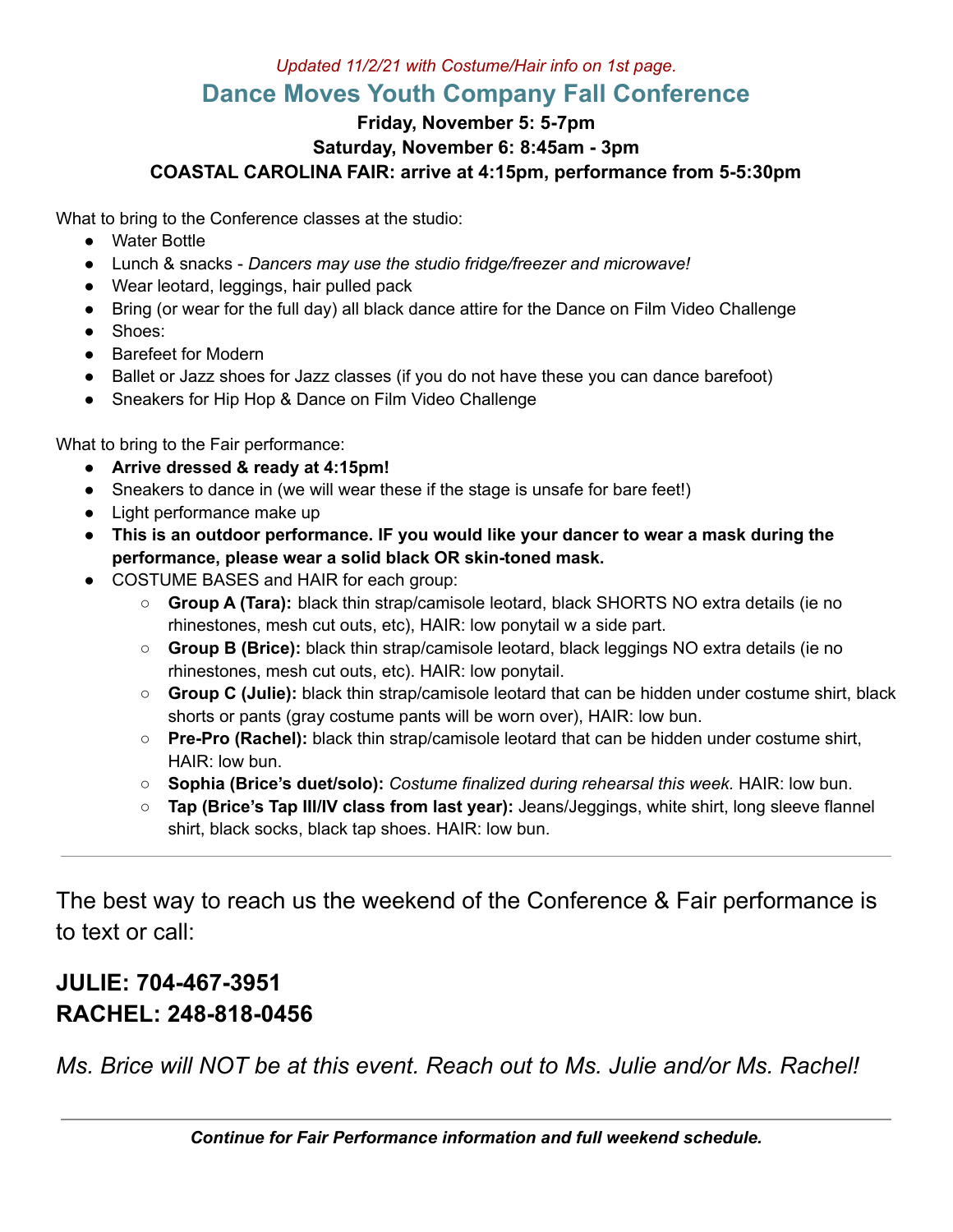## **FAIR PERFORMANCE INFORMATION:**

### **Saturday, November 6: Arrive by 4:15pm, Performance 5-5:30pm**

**Location:** Coastal Carolina Fair, Fairgrounds in Ladson, SC. EXCHANGE PARK 9850 HIGHWAY 78 LADSON, SC 29456 Fair hours & [directions](https://www.coastalcarolinafair.org/directions.aspx) (website)

### **Tickets:**

- Each DMYC dancer will receive 1 ticket for free entry into the fair when they are picked up from the studio at 3pm on Saturday, November 6.
- **DO NOT LOSE YOUR TICKET!**
- Bring your ticket with you to the fair performance that evening.

## **Families attending the Fair WITH their dancer:**

- Families or friends can purchase fair tickets at a discounted price online **before October 28**. [Click](https://www.coastalcarolinafair.org/p/tickets--deals) here for [tickets!](https://www.coastalcarolinafair.org/p/tickets--deals)
- View the [directions](https://www.coastalcarolinafair.org/directions.aspx) on the Fair website.
- Follow parking signs & attendants to park.
- Meet the DMYC staff & dancers at **4:15pm at the red caboose inside GATE 1.**

If you would like to DROP OFF / PICK UP your dancer for the Fair performance & will NOT be entering **the Fairgrounds with your dancer:**

- Drop off at GATE 1, past the parking entrance.
- **Directions to bypass parking entrance for drop off & pick up at GATE 1**:
	- On HWY 78 stay in center lane to bypass Fairground Parking (The Right lane forces you to go into the regular fair traffic for PARKING) PASS where the regular fair traffic is directed to park, and then get into the right hand lane to enter at the **GATE 1 entrance**. Tell any attendants that you are dropping off for a performance at Gate 1, and they will direct you to the correct location.
- **DROP OFF by 4:15pm:** We will all meet at the **red caboose inside GATE 1 at 4:15pm** to walk to the performance area together. *Make sure your dancer has their ticket!*
- **PICK UP by 6:00pm:** Follow the same directions above to pick up your dancer at the **GATE 1 entrance from 5:45-6pm.**

*See next page for the full weekend schedule.*